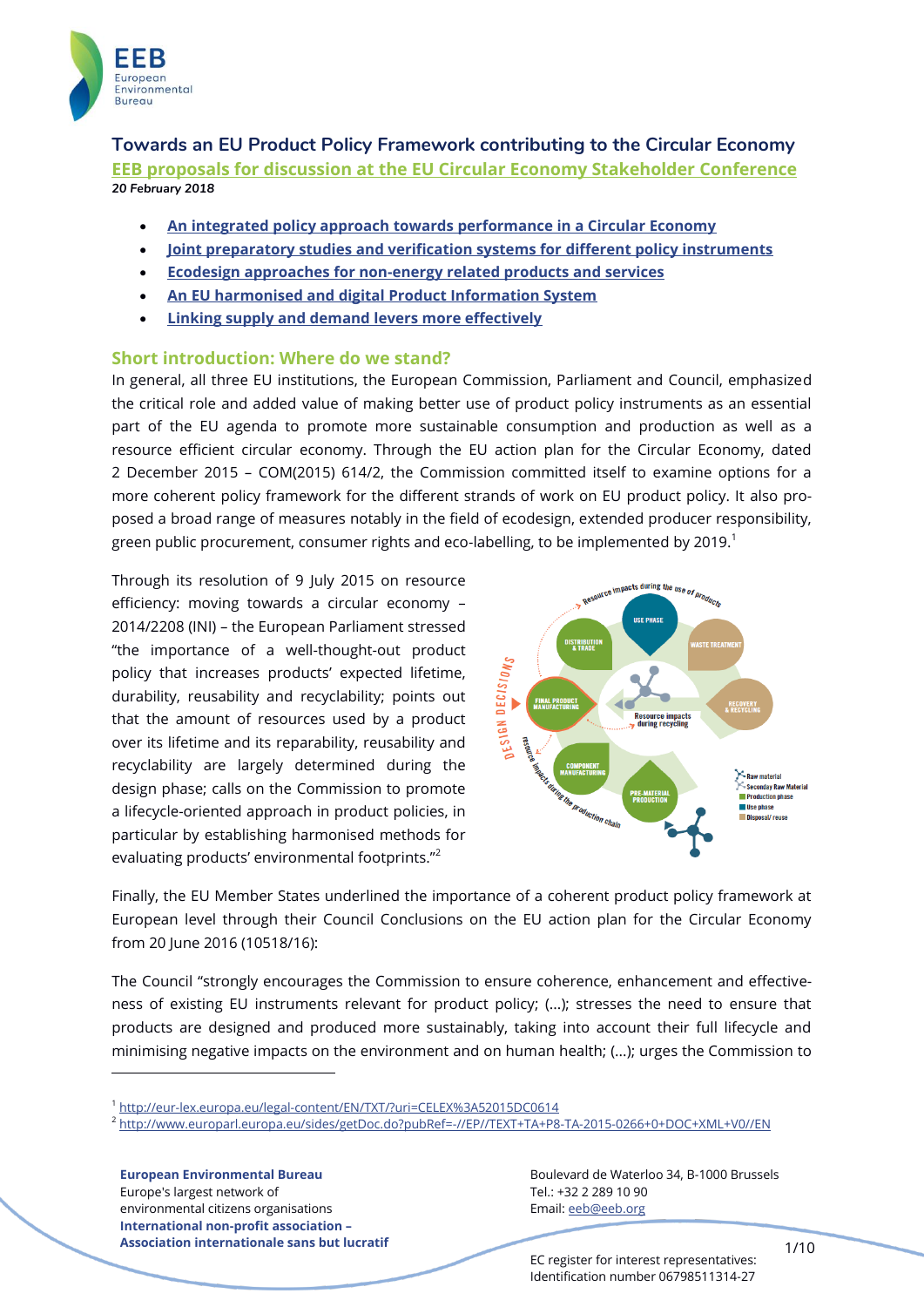

include appropriate measures to improve the durability, reparability, reusability, possibilities to use recycled materials, upgradability and recyclability of products in the EU Ecodesign regulations, and other legislation as appropriate, before 2020; invites the Commission to evaluate before the end of 2018 for which product groups, other than energy related, it would be possible to take better into account resource efficiency and impact on the environment and human health, building on experiences from the Ecodesign directive."<sup>3</sup>

### **Legal frameworks need to overlap to address different interfaces in a circular economy**

What we can conclude from these policy statements is that Life-Cycle Thinking is already widely accepted as a guiding principle for designing the EU Product Policy Framework promoting a Circular Economy approach. In fact, the Commission uses different analytical tools all based on some sort of Life-Cycle Assessment (LCA) when preparing and justifying interventions through existing instruments such as EU Ecodesign regulations, legal rules for Extended Producer Responsibility (EPR) Schemes, Green Public Procurement (GPP) or EU Ecolabel measures.

#### **Horizontal approaches**

- EU Chemicals legislation
- EU Product legislation
- EU Consumer legislation
- EU Waste legislation

### To be complemented by sector approaches as appropriate

- Construction and buildings
- Mobility
- Food
- Electrical & electronic appliances
- $\sim$

-

How to balance prescriptive regulations with incentives for companies to go beyond the legal minimum requirements/ business as usual?

How to address several interfaces in

circular economy?

order to cover multiple life-cycles in a

Nonetheless, the current legal frameworks have been developed in a rather linear way, assuming that products would in general only pass through one single life-cycle: EU Chemicals legislation regulates which substances are allowed to be incorporated into production processes. EU Product Policies set requirements to be fulfilled when putting them on the market, including what type of information e.g. on the use phase and

end-of-life needs to be made available. EU Consumer legislation defines rules for the protection of the user and EU Waste legislation spells out the specific obligations for different actors at the end-of-life.

In a circular economy it becomes increasingly important how these frameworks interact in a consistent way and how they can still function with multiple users sharing products, when repair and reuse become more widespread, if refurbishment, remanufacturing and recycling practices ensure a second, third or fourth life-cycle for a certain product. Therefore, overlaps between legal frameworks are inevitable because different actors along the value chain need to be addressed at several times of the multiple life-cycles of a product. In addition, horizontal legislations might have to be complemented by sector specific approaches to promote a circular economy in a more targeted way.

# **A successful push & pull mechanism for improving energy efficiency of appliances**

A more coherent approach has already been implemented in recent years throughout the EU product policy instruments related to energy efficiency. Therefore, it may be time to extend this experience beyond energy performance and apply it to the promotion of a resource-efficient circular economy in Europe.

<sup>3</sup> <http://data.consilium.europa.eu/doc/document/ST-10518-2016-INIT/en/pdf>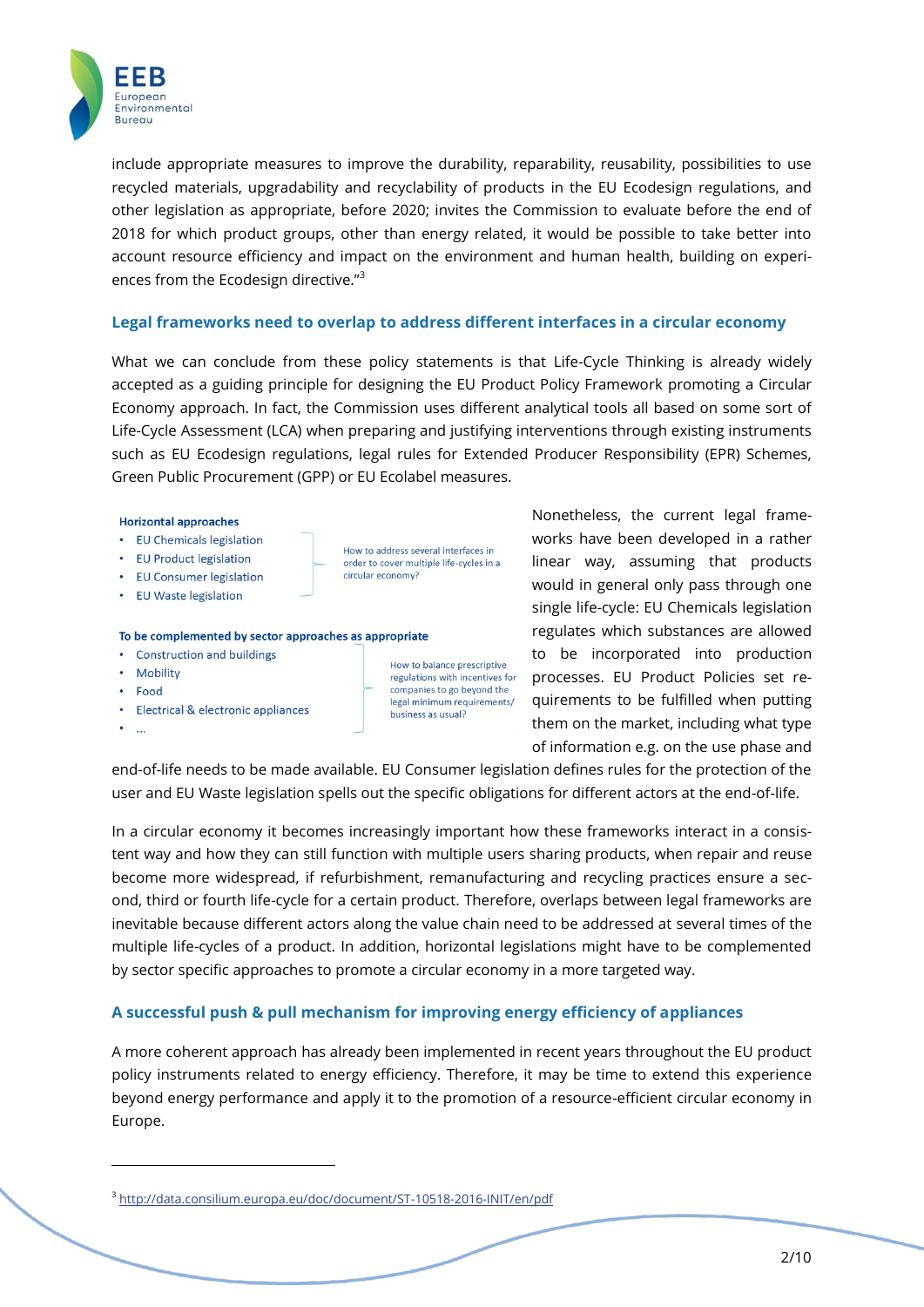

The EU Ecodesign Directive sets mandatory energy performance standards (MEPS) to be fulfilled by all products being placed on the European single market.

The energy label differentiates energy efficiency performance classes. Some EU member states provide economic incentives to buy energy efficient appliances that are only rated by the top classes, e.g. through eco-cheques.



The EU Energy Efficiency Directive requires central governments to procure only products of the highest efficiency class. Top performing products are also awarded by the multi-criteria EU Ecolabel (or other labels of excellence) and can be easily recognised by consumers. Multi-criteria labels of excellence integrate energy efficiency when appropriate but already go beyond energy dimension. How can we make a similar policy approach work for the Circular Economy?

### <span id="page-2-0"></span>**An integrated approach towards performance in a Circular Economy**

they are currently used to comply with or qualify for different policy tools. The EEB believes that a more integrated approach should start by aligning the criteria and standards used for measurement and verification of environmental performances for products and services as



The pyramid graph distinguishes between 4 different levels of performance of products and services in a circular economy linked to different EU instruments. Criteria need to become more demanding for the instruments higher up in the pyramid. Additional economic incentives in form of reward or penalty schemes could be applied along this performance scale to accelerate further market transformation.

### **EU Product Policy: How to improve it?**

The main difference and challenge compared to the regulatory situation today would be that all the policy instruments referred to in the graph above would be based on a common set of performance criteria and calculation/ measurement methodology. This would streamline performance declaration and verification, from the very basic minimum requirements to allow the placing of a product or service on the market to the really best-in-class products and services. As a consequence, administrative burden for both producers and market surveillance authorities could be reduced.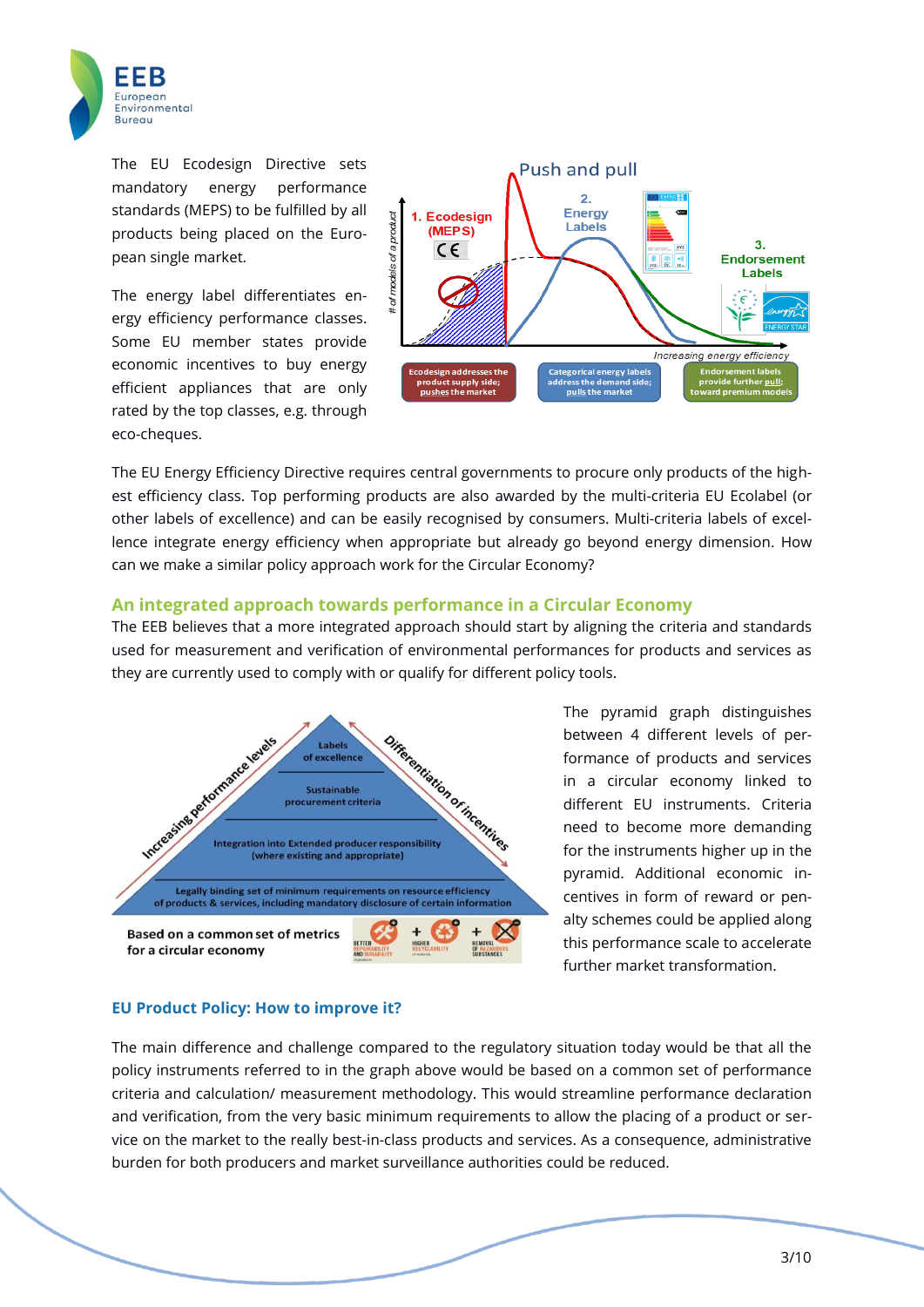

To develop such an integrated approach, the EU does not have to start from scratch. Environmental impacts of many product categories have already been investigated through lifecycle assessment (LCA) studies and different sets of criteria and requirements have been derived from the results. The ongoing definition of standard methodologies to assess durability, reparability and recyclability, ability to remanufacture and recycled or reused content of energy-related products under the EU Ecodesign Directive could further inform the system about priority parameters to be taken into account to promote a circular economy.

Relevant parts of this new basic set of compliance criteria could then also be adapted with a slightly higher performance level to modulate fees of Extended Producer Responsibility (EPR) schemes or with even more stringent requirements allow e.g. for a lower Value Added Tax (VAT) rate, including where no EPR schemes exist. Towards the top of the performance pyramid, intended for use in GPP or Ecolabels, we might have to complement the basic set of criteria with additional and more advanced sustainability criteria in order to differentiate those products and services more clearly from the rest of the market.

### **Challenges of a multi-criteria approach**



diagram as the one displayed here. Applying static criteria just The main challenge of such a multi-criteria approach will be that there are usually different pathways towards optimising performance of products and services in a circular economy which need to be taken into account in the underlying metrics. This situation could be expressed for example in form of a spider imposing one specific circular solution (e.g. expressed as variable G in the graph) without recognizing improvements on other variables delivering comparable benefits contributing to a circular economy would not be appropriate for designing the future EU Product Policy Framework. Suitable mechanisms such as well designed point systems could provide more flexibility while avoiding free-riders through strict cut off-criteria.

Therefore, in our view the analytical framework for future EU product policy should at least cover the same building blocks from a circular economy perspective for different instruments, such as:

- **Better material utilisation** (e.g. non-toxic, reused & recycled content)
- **Extended product lifetime** (e.g. maintenance, repair, upgrades)
- **Shared use / rental or lease** (e.g. increasing usage intensity)
- **Value recovery** (e.g. take back, reuse, refurbish, remanufacture)
- **Sustainability check** (e.g. carbon balance, health and safety aspects)

Although not all of the above mentioned aspects can be translated into criteria applicable to all types of policy instruments, we still envision their integration into some sort of Circular Economy rating system. Such an approach would incentivize companies to go beyond compliance with minimum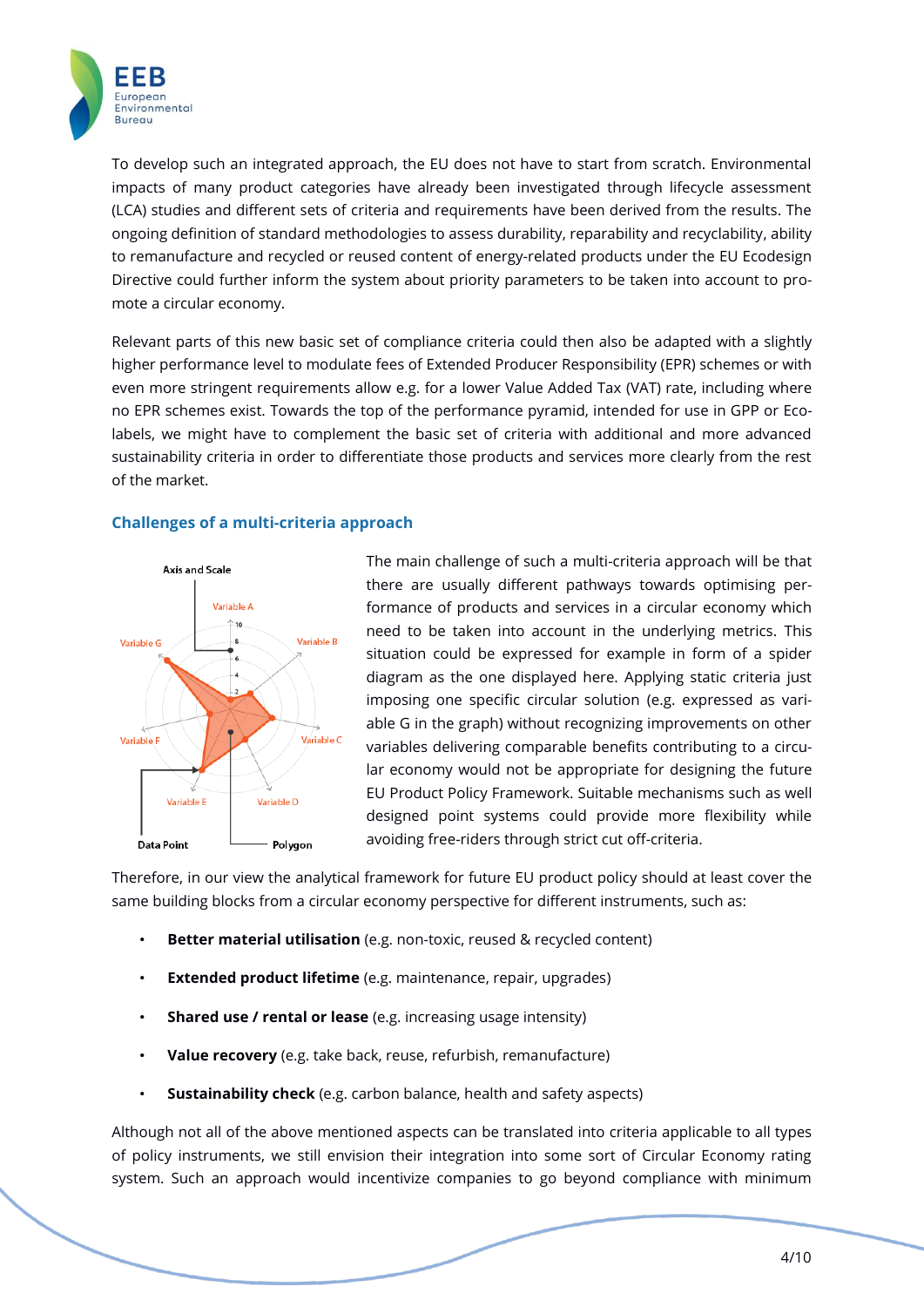

(regulatory) provisions and allow them to differentiate from their competitors. This would represent the same type of push & pull mechanism like we have today for efficiency of energy-related products but oriented towards an overall reduction of the environmental footprint of our current production and consumption model while avoiding or at least mitigating trade-offs.

# **The Vision: a Circularity Rating System**



# How to ensure a level playing field in a Circular Economy (CE)?

# **How to get there?**

Instead of discussing circular economy-related criteria for the same product categories in an isolated manner in different processes set up e.g. for Ecodesign, EPR, GPP or Ecolabel policies, there is a huge potential to create more synergies through re-organising this work. Aligning the analytical framework for circular economy aspects in EU product policies and developing joint mechanism for verification would help to come up with better and more integrated proposals which measures could be implemented under the different policy instruments.

This would also help taking on board circularity considerations that were e.g. rejected as mandatory minimum requirements for putting products on the European single market but could serve as a criterion for modulation of EPR fees or should inform public procurement decisions. Currently, we are repeating the same type of discussions again and again in the different consultation fora without necessarily benefitting from previous conclusions. Proposing a joint set of measures across the different instruments would avoid dropping circular economy relevant criteria just because they were raised in the wrong process.

Therefore, the EEB proposes the following actions to improve the EU Product Policy Framework:

# <span id="page-4-0"></span>**Establish joint preparatory studies & verification systems for different policy instruments**

• **Align the different EC work plans** established under different EU legislation, giving the full overview of all preparatory and revision studies coming up for the respective instruments and product categories (Ecodesign, EPR, GPP, Labelling)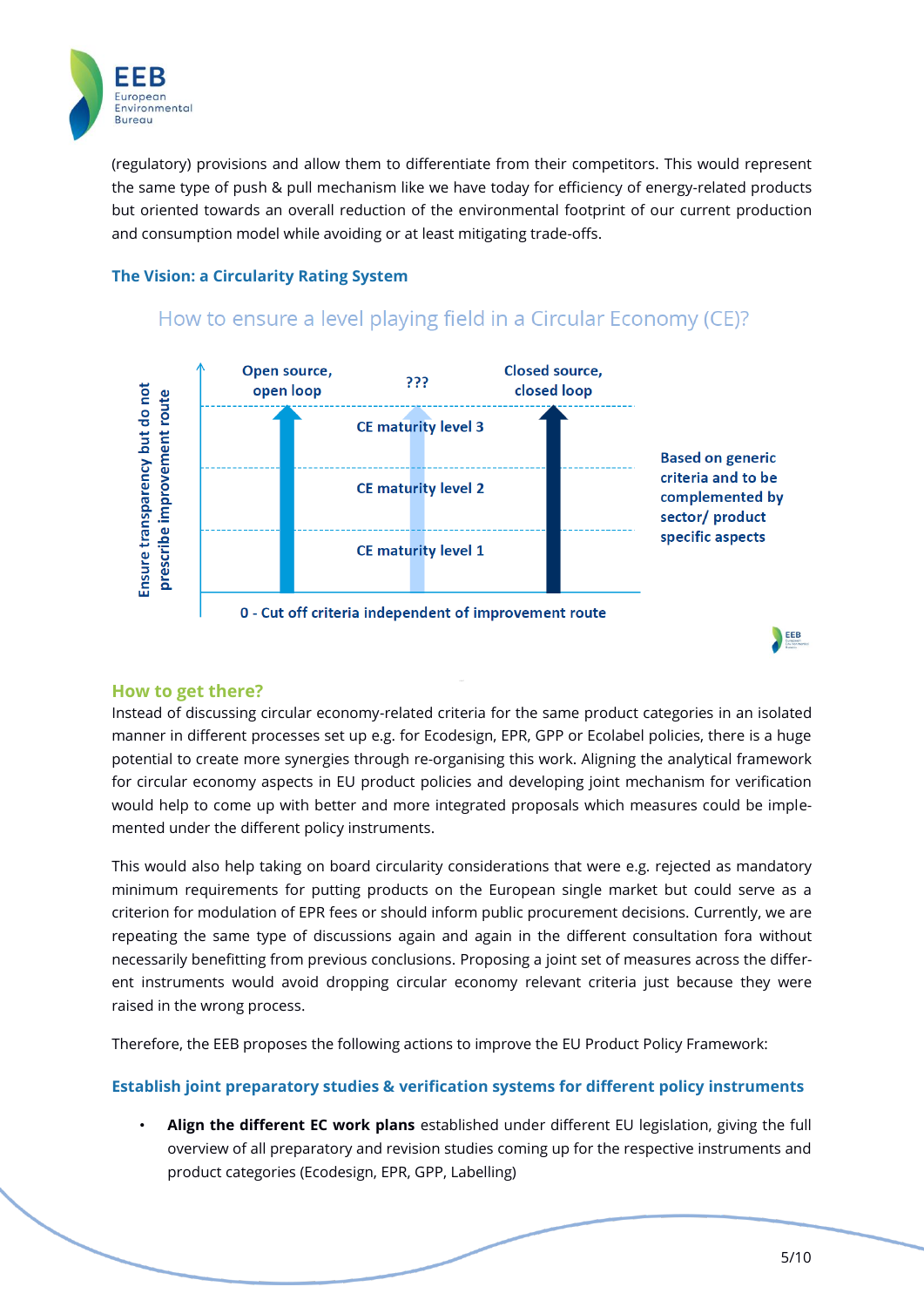

- **Harmonise the analysis** of market data, environmental hotspots (PEF plus complementary tools), improvement potential, and life-cycle costs when covering the same product categories
- **Use the same metrics for different policy instruments** but define adequate type of criteria or levels of performances that match with the policy objectives and ambition required for the respective instrument
- **Propose a joint set of measures across the different instruments** that would then be subject to stakeholder consultation, impact assessment and inter-service consultation as well as adoption or scrutiny by Member States and the European Parliament as required

# **What are priority sectors beyond energy-related products?**

As part of the work undertaken on the EU monitoring concept for the transition to a circular econ- $\text{omy}^4$  and the environmental footprint methodology for organisations and products<sup>5</sup>, more detailed data on material flows of production and consumption in the EU economic area as well as related environmental impacts are available. In 2012, the Raw Material Consumption (RMC) for various fields of use in the EU27 was calculated for the first time. Europe's consumption patterns are summarised in the figure<sup>6</sup> below. This may in fact still underestimate the real impact, since the RMC methodology does not consider all environmental impacts linked to extraction and manufacturing.



A large number of the product categories that could be addressed through product policy measures are encompassed within the field of 'materials and goods', covering around 13% of Europe's total resource consumption. The use of natural resources in the construction sector is also significant as it includes not only new buildings and streets, but all services connected to real estate. 'Other services' include retail, trade, repair, health, social work, hotels, restaurants, public administration and defence.

-

<sup>4</sup> <http://ec.europa.eu/eurostat/web/circular-economy/overview>

<sup>5</sup> [http://ec.europa.eu/environment/eussd/smgp/ef\\_pilots.htm](http://ec.europa.eu/environment/eussd/smgp/ef_pilots.htm)

<sup>&</sup>lt;sup>6</sup> This figure is based on data from Schoer, Weinzettel, Kovanda, Giegrich, Lauwigi for EU27 (2012). A another study on modelling of the economic and environmental impacts of raw material consumption has been prepared for the European Commission[: http://ec.europa.eu/environment/enveco/resource\\_efficiency/pdf/RMC.pdf](http://ec.europa.eu/environment/enveco/resource_efficiency/pdf/RMC.pdf)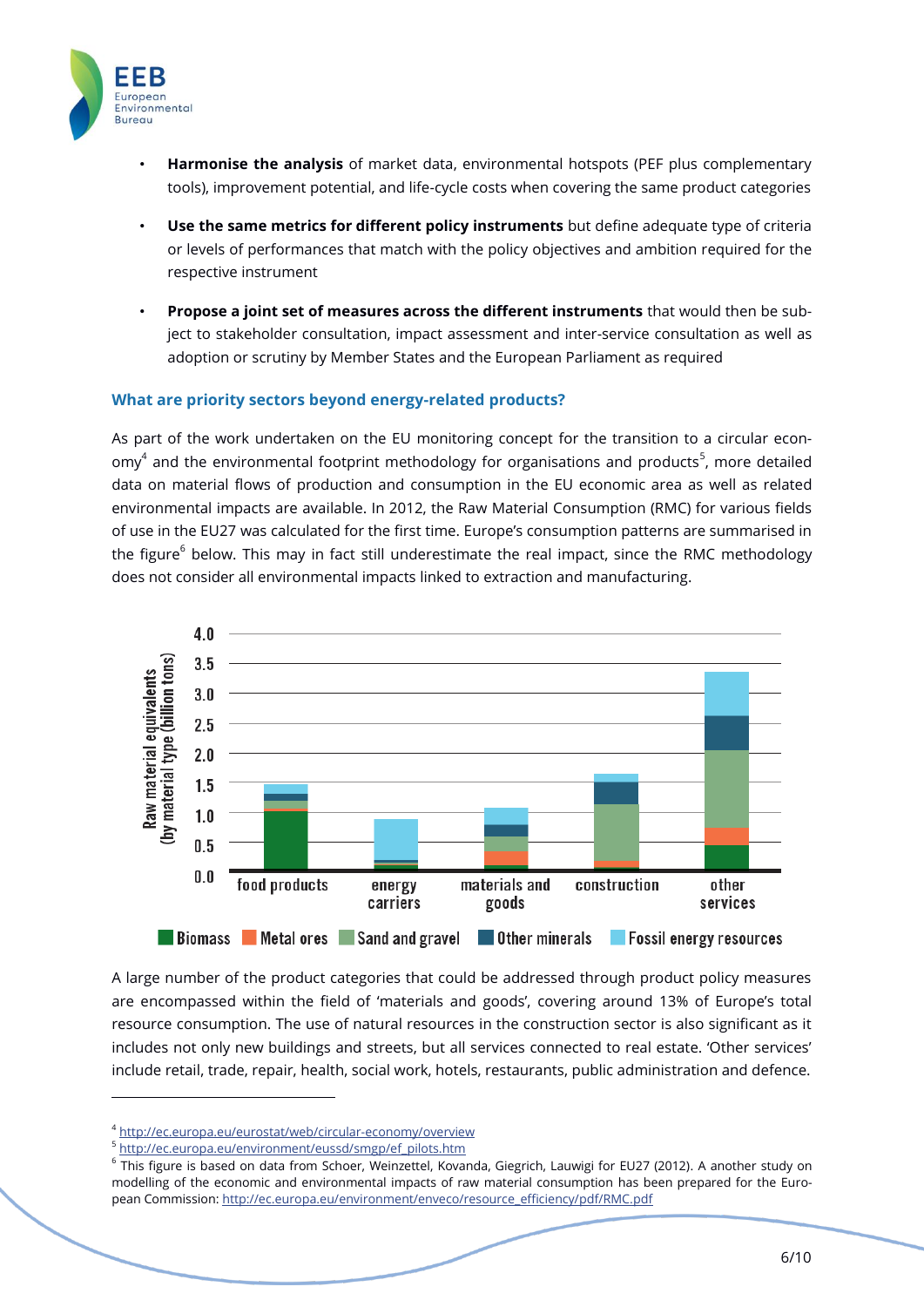

This type of analysis could be used as a starting point for further investigation: combined with economic input-output data and environmental footprint information<sup>7</sup> would help identifying the most relevant product categories that should be covered by EU Product Policies. Therefore, the EEB proposes the following actions to advance the work on performance of non-energy related products in a circular economy:

## <span id="page-6-0"></span>**Develop Ecodesign approaches for non-energy related products and services**

- **Commission an impact assessment study** which sectors and product categories not being covered by the EU Ecodesign Directive would benefit the most from minimum requirements on circular economy as requested by the Environmental Council and the European Parliament
- Evaluate possibilities and experiences to **streamline application of horizontal circular economy standards & requirements** to priority sectors as identified in the abovementioned impact assessment study
- Provide support to **priority sectors to start developing their own circularity rating system** that could be referenced at a later stage in different policy instruments or sector specific legislation
- Kick-start discussions e.g. in the furniture and textiles industries **by setting up piloting schemes with clear governance structures** and investigate how to best link them with information and economic instruments at EU or national level

# <span id="page-6-1"></span>**An EU harmonised and digital Product Information System**

When it comes to making available information on products and materials, there are already different pieces of EU legislation that demand for mandatory disclosure of specific information from manufacturers who want to sell their products and services on the European single market. These include the implementing measures under the Ecodesign and Energy Labelling Directives, Article 15 WEEE (Waste Electrical and Electronic Equipment) Directive and Article 33 of the REACH (Registration, Evaluation, Authorisation and Restriction of Chemicals) Regulation. An EU harmonised product information system would go one step further in combining these single bits of different environmental information into a standard digital format and making them more easily accessible for distinctly defined target groups.

Different stakeholders agreed on the basic idea at the European Resource Efficiency Platform (EREP) which sent policy recommendations to the European Commission in March 2014 stating: "Inadequate

business-to-business information on what resources a product contains and how it can be repaired or recycled is hindering resource efficiency. To tackle this barrier, the possible use of a 'product passport', such as an Environmental Product Declaration, should be explored that would make such information

-



<sup>7</sup> For more details investigate the use of tools such as presented here: <https://environmentalfootprints.org/>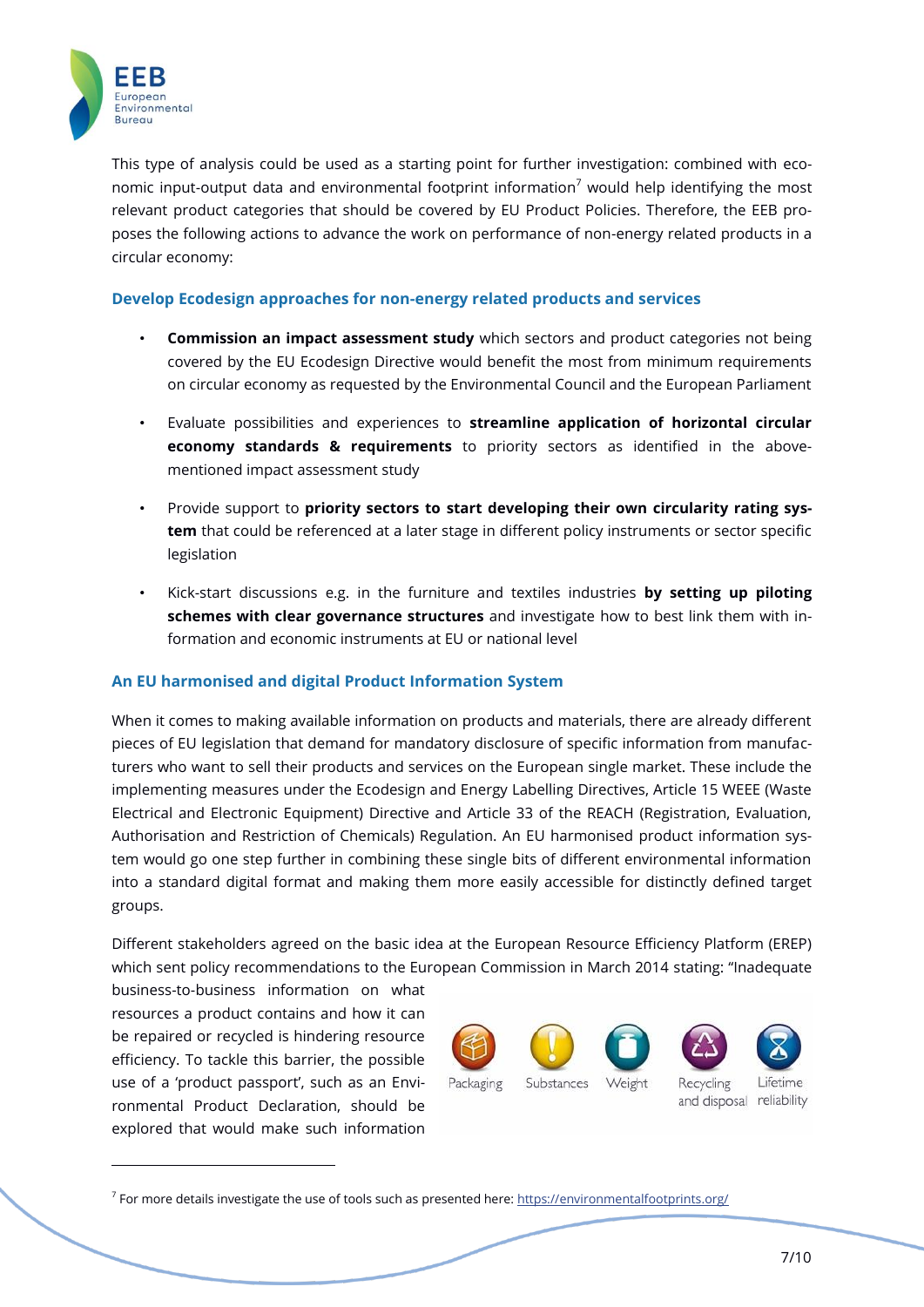

easily accessible and applicable to the supply chain, thus facilitating efficient material flows and encouraging the creation of value in the circular economy."

An EU harmonised product information system should be understood first as an approach to centralise digital access and optimise the reporting and use of circular economy related information. The initial focus should be on information companies are legally required to produce anyway. In combination with the use of product tags linking to more detailed online information the information could be



made more easily accessible and usable in the supply chain. This should not imply necessarily creating a rather static large centralised database. Instead a dynamic, real-time digital information sharing system should not prevent taking up additional information on the same product at a later stage, possibly also on a voluntary basis to start with. Where a relevant EU database has already been established, such as under the Energy Labelling Directive, circular economy related information could be added or linked, of course.

Obligations for manufacturers to provide reliable information must be put in perspective of the expected benefits. For example, leveraging and easing business activities along different value chains, supporting information schemes for procurers and end-consumers as well as easing verification and market surveillance. Such information must be based on clear standards to be meaningful, measurable and enforceable.

to facilitate a circular economy could build on the experiences with existing voluntary schemes, such National pilots and collaboration between member states could pave the way to a practical European solution. Standardising the technical and environmental information on product properties relevant as cradle-to-cradle® certification, environmental product declarations, chemicals or recycling passports. Establishing an EU harmonised product information system would reduce administrative costs for business according to the principle of 'report once and use several times'.

When deciding if certain information should be made public, industry usually pleads for confidentiality. We believe policymakers must balance open access with the need for commercial sensitivity if we want to stimulate competition between manufacturers with regards the performances of their products and develop repair and recycling services and new business models, such as leasing and sharing platforms. The solution could be found in defining distinct stages of access levels for:

- Market surveillance authorities enforcing the law;
- Professional and qualified service providers for repair, maintenance, refurbishment, remanufacturing and/or recycling;
- Public procurement departments checking compliance with their GPP criteria, and



• Consumer organisations or private consumers to guide their purchasing decisions.

To summarize why the EEB thinks we need to go beyond ratings or labels on circular performance:

• **Increase transparency** on **environmental performance** and **circularity potential of products** available on the EU single market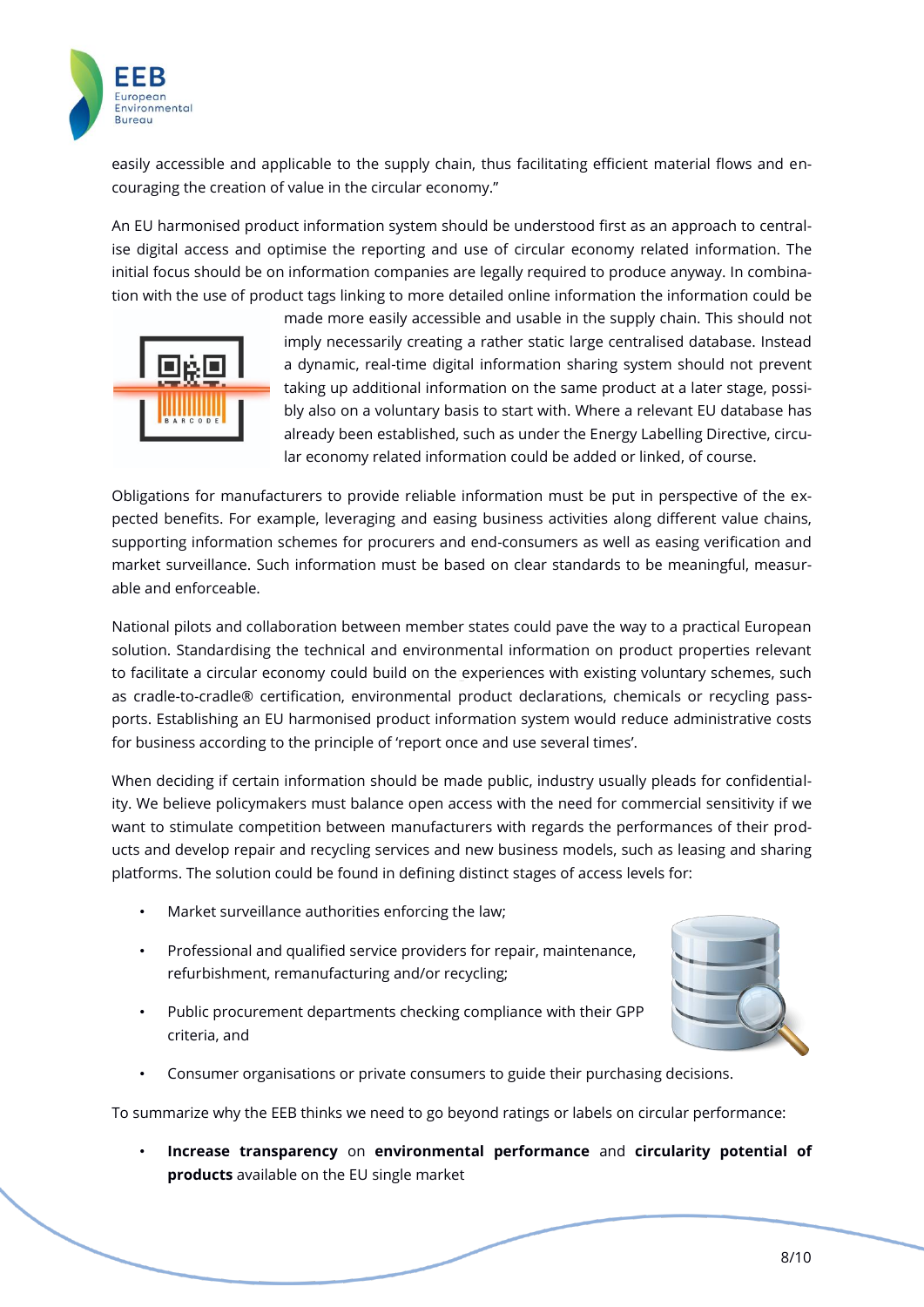

 $\overline{a}$ 

- Trigger a sound competition on best solutions through **direct access to circular economy related information**
- Support and/ or complement existing labelling schemes and legal requirements for information disclosure with digital tools for **enhancing green purchasing and procurement power**
- **Centralise access to environmental product specifications** and **design interfaces for different target groups** without necessarily having to transfer all the data in a static way to one digital place
- **Ensure relevance, timeliness, compatibility, and verification** of the information provided to the digital system & improve market surveillance for checking compliance where relevant

### <span id="page-8-0"></span>**Linking supply and demand levers more effectively**

This paper presents mainly our EEB proposals how to improve the existing EU Product Policy Framework and outlines new ideas or recommendations how to promote better 'circularity performance' of products and services on the European single market. The focus is deliberately restricted to product policy measures in the context of ongoing analysis leading to a Communication by the European Commission end of 2018, although we clearly acknowledge that this is only one dimension among others for promoting the transition to a circular economy. Complementary approaches targeting the demand side and innovative business models are also necessary. Nevertheless, the EEB strongly believes that the above-mentioned proposals to improve the EU product policy framework can make a major contribution.

While supply levers usually need to be defined at EU level as part of single market policies, demand side oriented policies such as information schemes or economic incentives often fall into national competencies. If a basis set of circular economy criteria is streamlined through relevant sectors and product categories, EU Member States will be able e.g. to apply a reduced tax rate or lower fees for extended producer responsibility schemes to reward frontrunners in a circular economy. Existing ecolabelling schemes or green public procurement criteria at national level could easily adapt and incorporate those criteria according to the national situation and needs. For products covered by an EU Energy Label or an Ecodesign implementing measure, a circularity rating system could eventually be integrated directly for the whole EU market.

To elaborate further how such an approach could work for non-energy related products, the EEB commissioned a case study prepared by Eunomia to investigate the circular economy opportunities in the EU Furniture Sector<sup>8</sup>. It calculated benefits implementing integrated policy packages that would address the most relevant levers both on the supply side (i.e. ensuring return of items and creating durable, refurbished and remanufactured items) and the demand side (creating demand for these products). It seems to be paramount to us to increase the overall leverage of this approach across EU Members and different policy instruments by focusing on the most relevant circular economy potentials in the respective sectors.

 $8$  For more information, you can download the full report here: [http://eeb.org/wp-admin/admin](http://eeb.org/wp-admin/admin-ajax.php?juwpfisadmin=false&action=wpfd&task=file.download&wpfd_category_id=80&wpfd_file_id=51266&token=fc68d202011e2e832033b4fec11127c3&preview=1)[ajax.php?juwpfisadmin=false&action=wpfd&task=file.download&wpfd\\_category\\_id=80&wpfd\\_file\\_id=51266&token=fc68d](http://eeb.org/wp-admin/admin-ajax.php?juwpfisadmin=false&action=wpfd&task=file.download&wpfd_category_id=80&wpfd_file_id=51266&token=fc68d202011e2e832033b4fec11127c3&preview=1) [202011e2e832033b4fec11127c3&preview=1](http://eeb.org/wp-admin/admin-ajax.php?juwpfisadmin=false&action=wpfd&task=file.download&wpfd_category_id=80&wpfd_file_id=51266&token=fc68d202011e2e832033b4fec11127c3&preview=1)